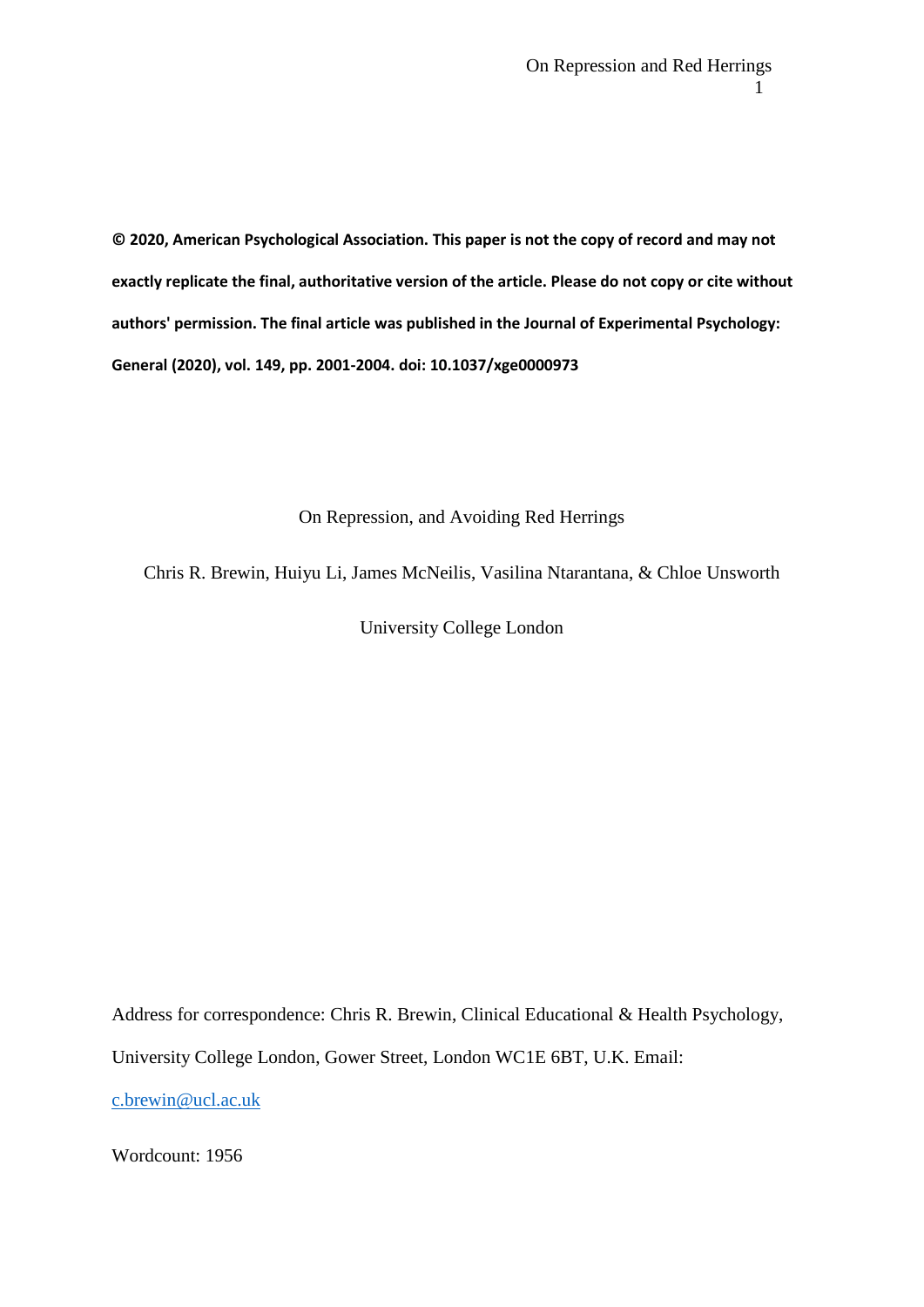## **Abstract**

In this response to Otgaar et al. (in press) we point out that their concern with the notion of unconscious repression is a classic example of a red herring, as it has never been endorsed as an explanation of recovered memories. We also note that Otgaar et al. have misunderstood the purpose of our article (Brewin, Li, Ntarantana, Unsworth, & McNeilis, 2019). Its aim was to demonstrate that many of the claims made by psychologists about the public's views on memory do not rest on sound methodology. Beliefs about repression featured as one example, but it was not our objective to establish what the public do think about repression. We welcome Otgaar et al.'s (in press) additional data but regret that they have repeated the basic error we highlighted, the reliance on a single questionnaire item to assess beliefs about highly complex topics. Nevertheless, their and our findings clearly indicate that understanding of the public's views on repression remains extremely limited, and insufficient to meaningfully contribute to legal processes.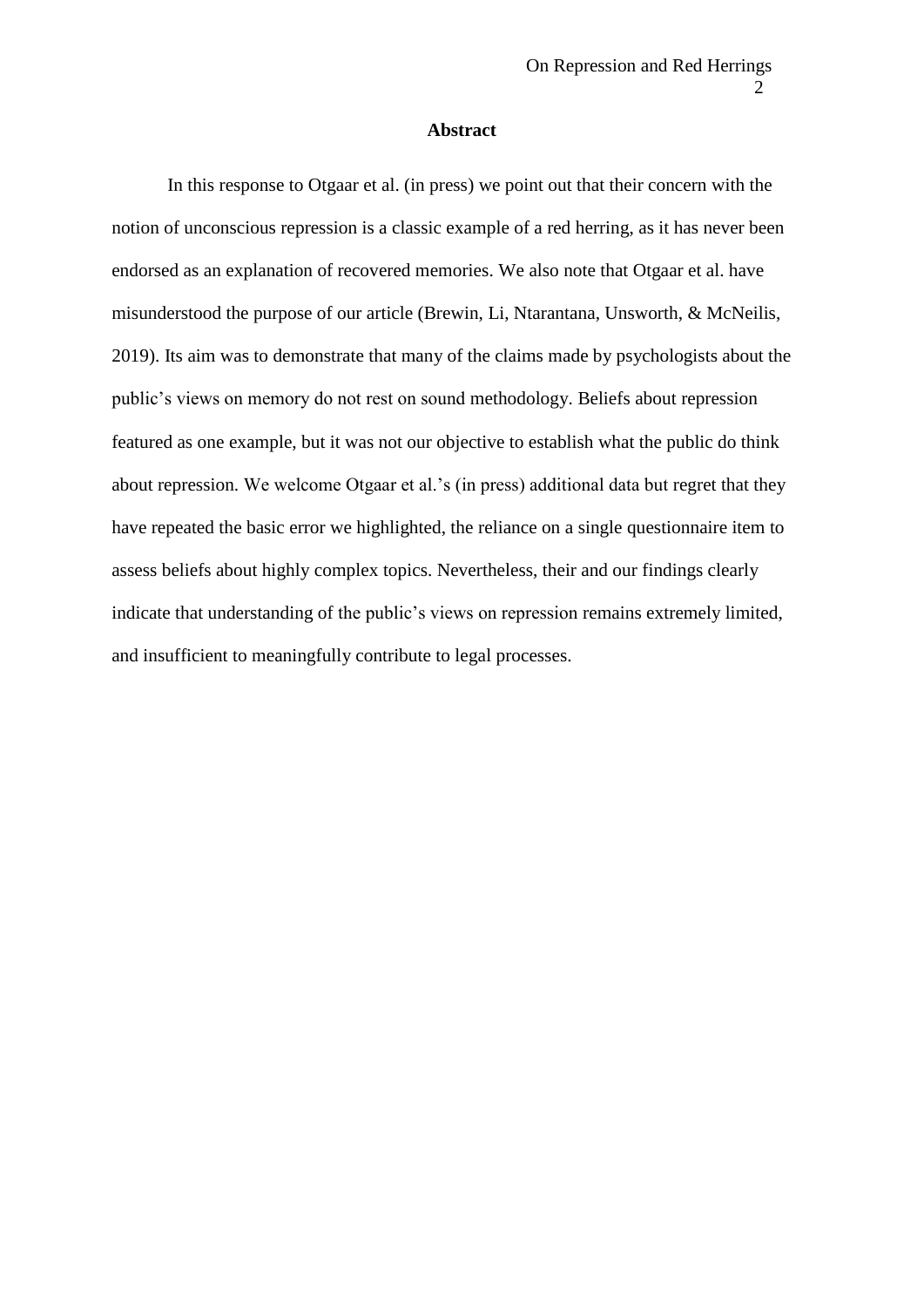In their commentary Otgaar et al. (in press) make an argument that we view as wholly unsustainable. This argument, first introduced by Loftus (1993), equated the forgetting and subsequent recovery of memories of traumatic events with the psychoanalytic mechanism of repression, a supposedly unconscious form of psychological defense. This was a category error, confusing the observed phenomenon (forgetting of trauma) with a possible mechanism (Brewin & Andrews, 1998; Lindsay & Briere, 1997). It was also a red herring (i.e., an idea that distracts people from the central point being considered), in that no publications by clinicians that endorsed unconscious repression as responsible for this forgetting were cited by Loftus at the time or have come to light subsequently (Brewin, in press). Today there is no debate, either among professional bodies or independent commentators, over the fact that recovered memories of traumatic events may be true, false, or a mixture of the two (Belli, 2012; Lindsay & Read, 1995; McNally & Geraerts, 2009). What mechanisms are responsible remains poorly understood but that question is of more academic than legal interest.

It is against this background that the commentary by Otgaar et al. (in press) needs to be understood. Our article (Brewin, Li, Ntarantana, Unsworth, & McNeilis, 2019) was intended to demonstrate that in several areas psychologists' characterization of the public's beliefs about memory rested on insecure foundations. By manipulating the wording of several standard survey items used to measure the belief that memory is like a video camera, the perceived relation between confidence and accuracy, and the existence of repression, we demonstrated that prevalent assumptions about the public's beliefs were incorrect or, at the least, only partially correct. The main purpose of the article was to caution psychologists, particularly those acting in legal settings, against making premature claims about the public's beliefs on the basis of single survey items, and to encourage more detailed explorations of those beliefs. It was not to establish what those beliefs might in fact be.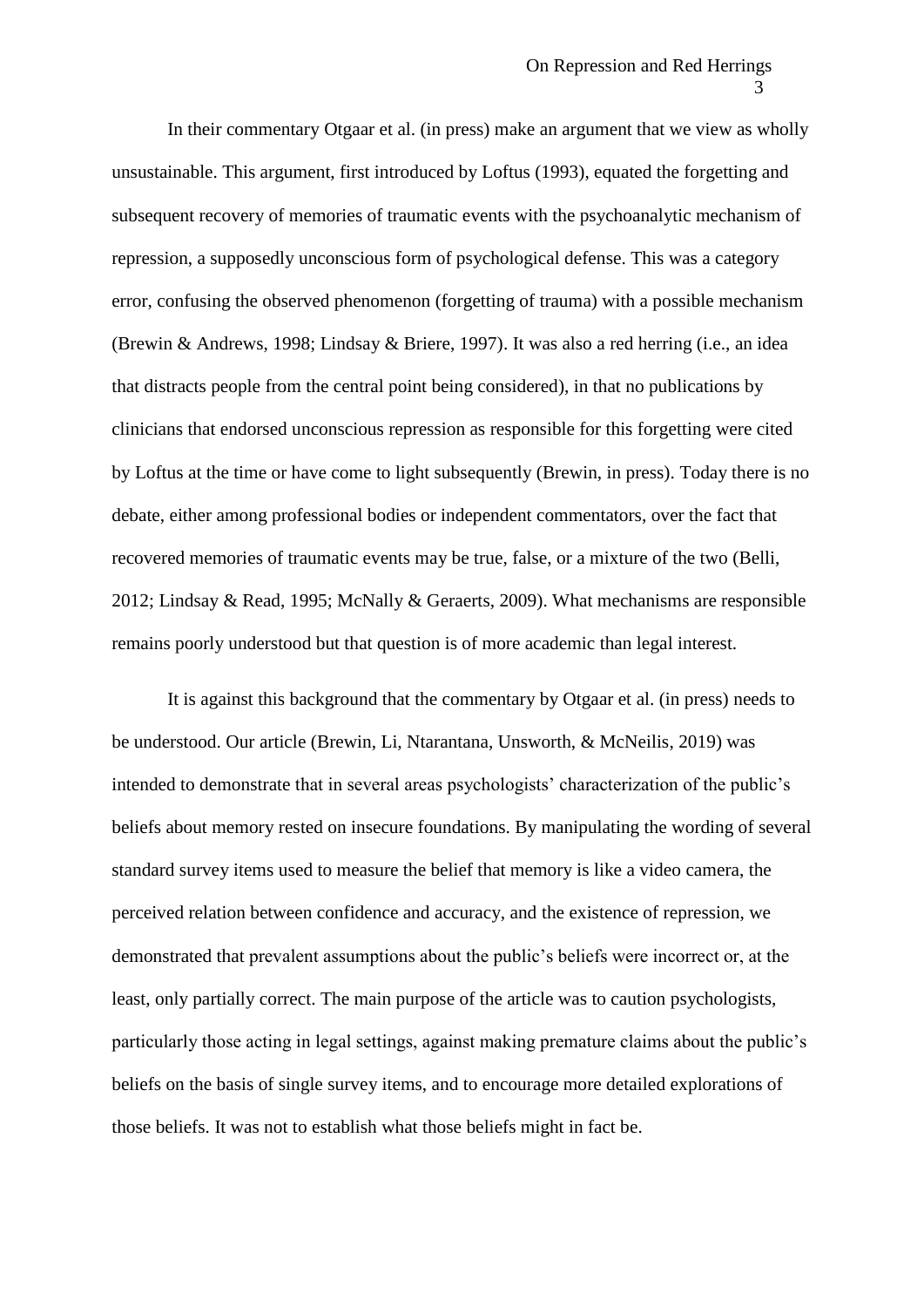One of the survey items we addressed (in Study 3) concerned beliefs about repression. We had noted that an important and well-known distinction between conscious and unconscious types of repression was not reflected in the standard survey items employed and that, as a consequence, conclusions frequently advanced in the literature (Benton, Ross, Bradshaw, Thomas, & Bradshaw, 2006; Lynn, Evans, Laurence, & Lilienfeld, 2015; Magnussen, Melinder, Stridbeck, & Raja, 2010; Patihis, Ho, Tingen, Lilienfeld, & Loftus, 2014) concerning the public's beliefs in unconscious repression were not soundly based. We therefore added an item concerning conscious repression and found that it was endorsed at the same rate as the standard item that did not distinguish between different types of repression. Contrary to Otgaar et al.'s (in press) suggestion, we did not conclude that when people are asked to indicate their belief in repressed memory, they actually think of deliberate memory suppression rather than unconscious repressed memory. We could not draw such a conclusion because we did not ask them about the latter. Instead, as in a previous article (Brewin & Andrews, 2014), we simply noted that there was an alternative interpretation of the existing survey data.

We are pleased that Otgaar et al. have taken the findings forward by asking additional questions but are disappointed that, once again, they appear to have taken responses to singleitem survey items at face value. In our article we stressed that understanding lay beliefs about memory required detailed investigation to ensure the nuances of those beliefs were appreciated. Simply including another item referring to memory being "unconsciously repressed" is not the end of the story, but the beginning. Given that unconscious repression is a complex, technical notion it is important to know how adequate, comprehensive, and comprehensible the existing items are, how the general public interpret them, and whether the distinctions drawn by psychologists are meaningful to them. This requires detailed qualitative and quantitative work.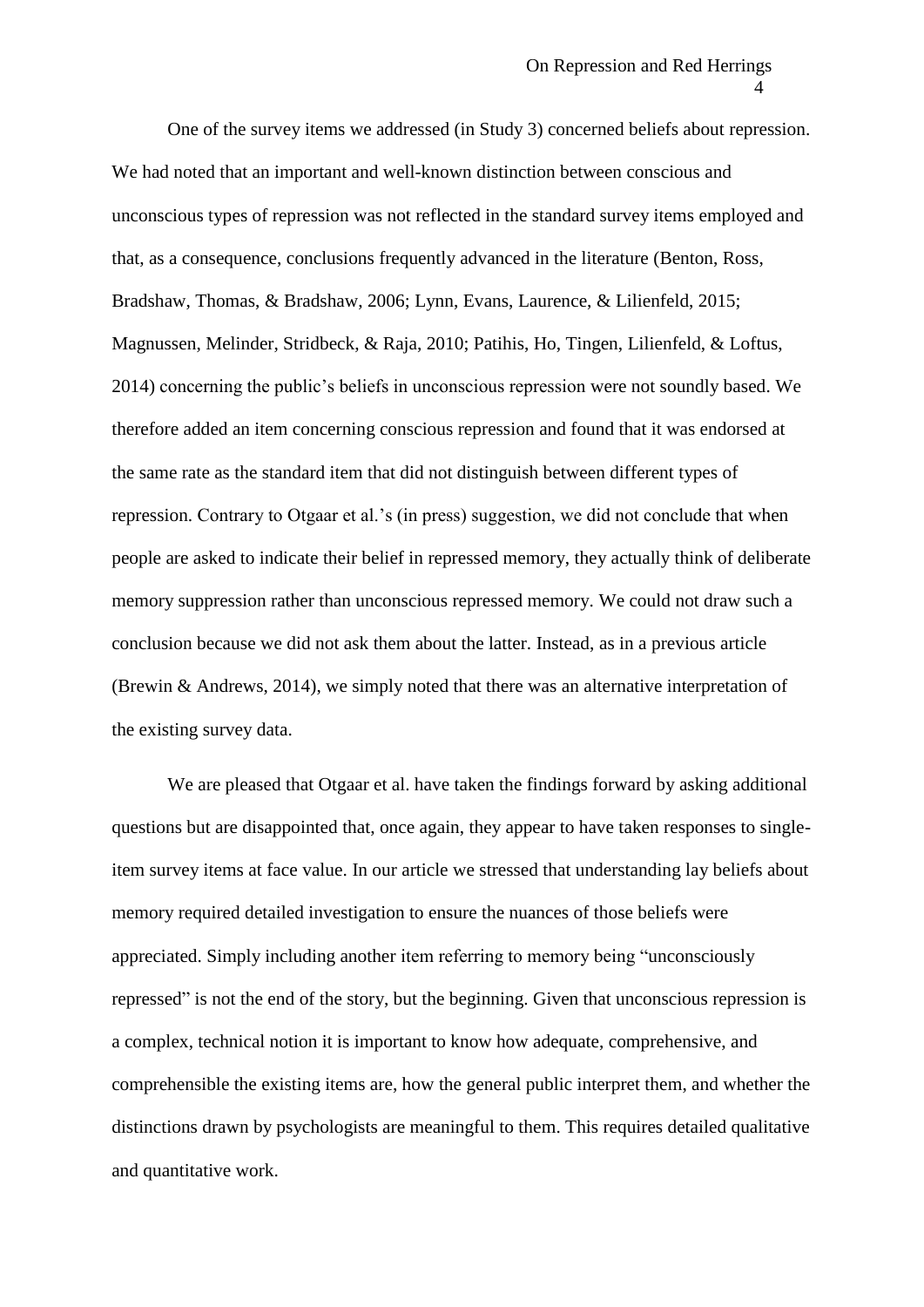Otgaar et al. (in press) also suggest that we have overstated the evidence on deliberate suppression of memories. The appreciation that forgetting is essential if memory is to operate efficiently goes back to the nineteenth century, with experimental demonstrations of intentional forgetting becoming commonplace from the 1970s onward (Geiselman, Bjork, & Fishman, 1983). This has included research on the suppression of stimuli rich in sensory elements such as autobiographical memories and images (Barnier et al., 2007; Barnier, Hung, & Conway, 2004; Benoit, Davies, & Anderson, 2016; Hu, Bergstroem, Bodenhausen, & Rosenfeld, 2015; Joslyn & Oakes, 2005; Kuepper, Benoit, Dalgleish, & Anderson, 2014; Noreen & MacLeod, 2013; Noreen, O'Connor, & MacLeod, 2016). Intriguingly, having a trauma history may make people more able to suppress unwanted information, as has been demonstrated with simple laboratory materials (Hulbert & Anderson, 2018).

Intentional forgetting is a particularly attractive mechanism to explain inability to recall of childhood abuse for several reasons. First, adults often describe having actively tried to forget abuse when they were children (Ghetti et al., 2006). Second, it has been argued that there are two types of recovered memories: those that gradually return in recovered memory therapy and those that are spontaneously recovered outside the context of therapy (Geraerts et al., 2007; McNally & Geraerts, 2009). In practice the distinction is not so clear-cut, as memories may also be recovered spontaneously within therapy without patients being encouraged to do so (Andrews et al., 1999). The fact that memories may return in different ways and different contexts strengthens the argument that there may be a variety of mechanisms involved. For example, it has been reported that those who recovered their memories gradually in therapy showed an increased proneness to associative illusions in the Deese-Roediger-McDermott paradigm, whereas those who spontaneously recovered memories outside therapy had a heightened tendency to forget prior incidents of remembering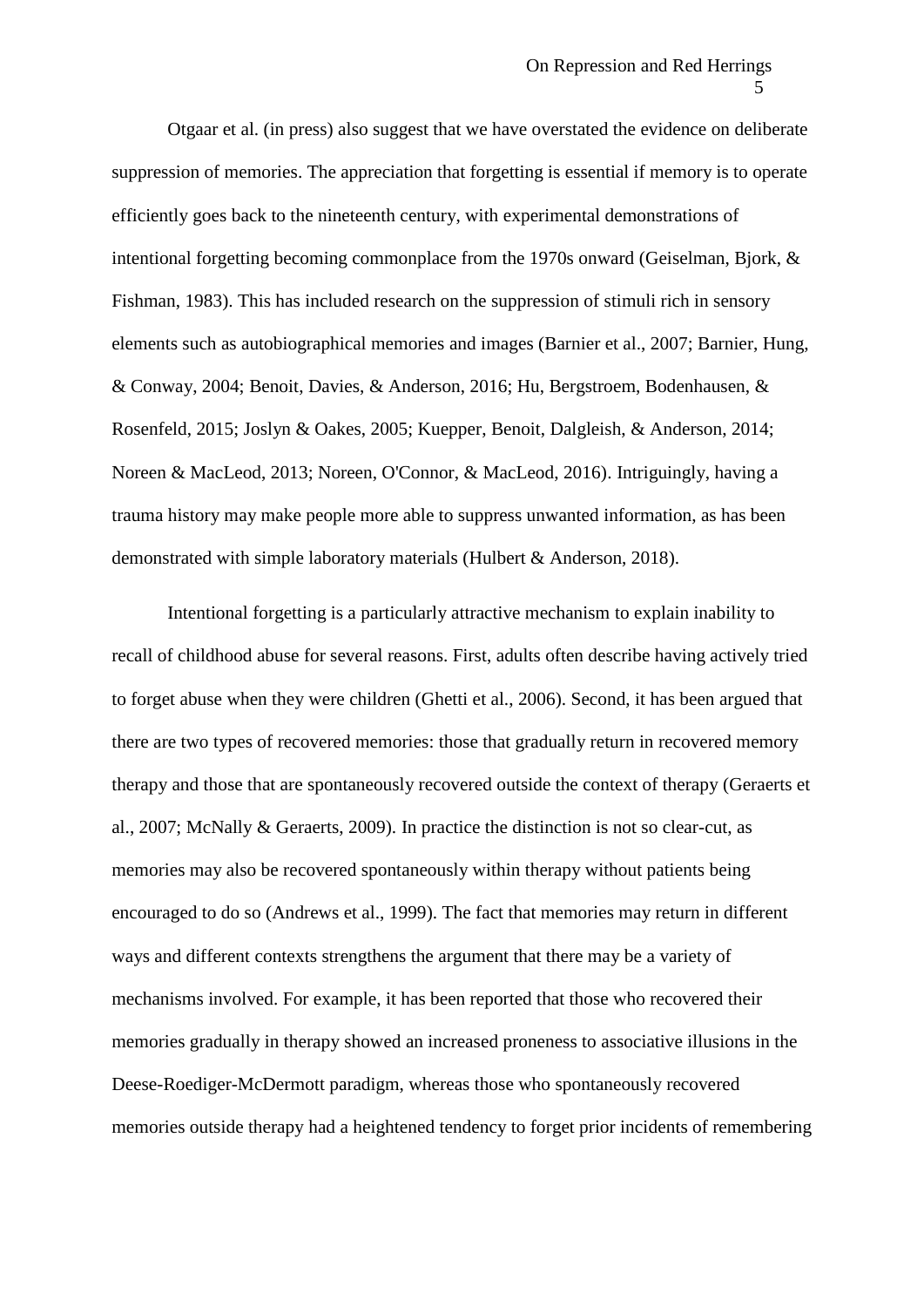(Geraerts et al., 2009). Thus intentional forgetting would not need to explain all instances of recovered memories, only some of them.

Otgaar et al. (in press) try to cast doubt on intentional forgetting by noting that a different paradigm, thought suppression, leads to an increase rather than a decrease in unwanted thoughts. In these experiments participants are told not to think of an object such as a white bear and to report when it comes to mind. What is notable is that simply remembering the purpose of this task conflicts with the required goal, rendering it effectively impossible. In contrast intentional forgetting studies simply require participants to suppress awareness of memories without those memories needing to be kept constantly in mind (Engen & Anderson, 2018). These basic differences in methodology do not undermine the exceptionally well-replicated finding that memory can be deliberately made worse as well as better. Indeed thought suppression researchers have noted that techniques such as focused distraction can be effective in blocking unwanted thoughts (Wegner, 2011).

More generally, it has been known for many years that the ability to retrieve even very well-learned material can fluctuate greatly over time, and is highly responsive to the context obtaining at retrieval (Bjork & Bjork, 1992; Hasher & Griffin, 1978). This, together with 50 years of evidence for deliberate memory suppression, offers a plausible account of many memory recovery experiences. Otgaar et al. are correct that these processes have not yet been demonstrated to be responsible for the recovery of childhood memories of trauma. Just as with the experimental literature on memory implantation, a considerable gap between the laboratory and real life remains (Brewin & Andrews, 2017). But it is clear that there is no necessary contradiction between clinical observations of memory recovery and the science of memory.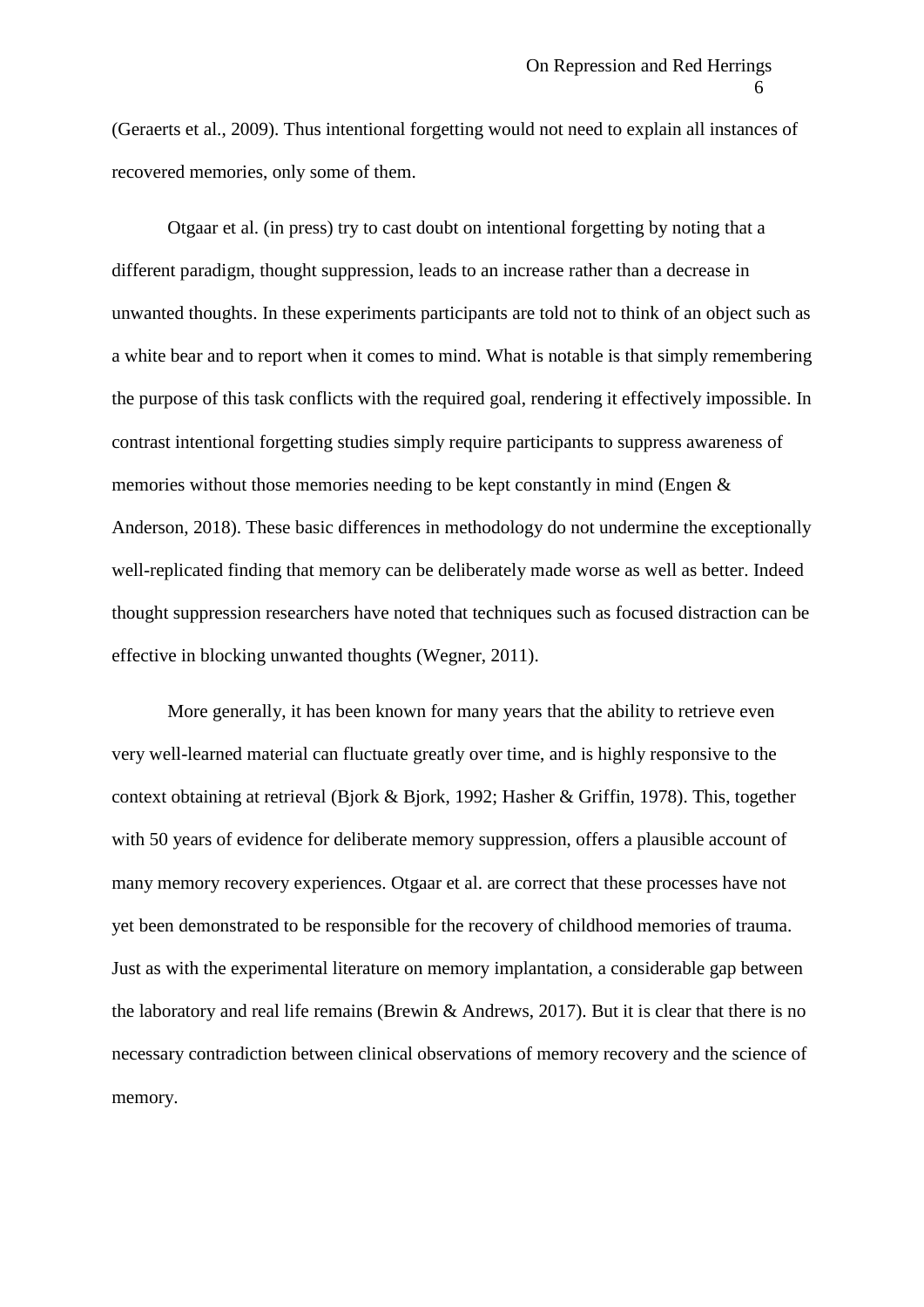What function might be served by pursuing the red herring of unconscious repression? A clue comes towards the end of Otgaar et al.'s article where they say "it is still important to seek testimony from memory experts in cases involving "recovered" memories" (p. xx). One of us (CB) has read dozens of reports produced by memory experts on behalf of defendants accused of sexual abuse on the alleged basis of recovered memories. Almost all of these failed to report the professional and scientific consensus on the forgetting of trauma cited above and framed their argument exclusively in terms of the disputed concept of repression. This would have created an impression in the uninformed reader that the scientific consensus concerning recovered memories was not open-minded, as is the case, but was in fact highly skeptical.

A key element in the argument made by these defense experts is that most therapists, lawyers, and members of the public have a faulty understanding of memory, overestimating its reliability and accepting notions such as unconscious repression that have not been supported by science. We have previously shown that many of these claims concerning the unreliability of memory are exaggerated (Brewin, Andrews, & Mickes, 2020). The new findings reported by ourselves and by Otgaar et al. (in press) have severely weakened the second claim that the public believes in unconscious repression. The fact that the public endorses different potential mechanisms to an equal extent, coupled with the failure of questionnaire items to reflect the different contexts in which memories may be recovered and the lack of detailed research into the nature of their beliefs, indicates that current knowledge is far too limited to advise the courts. In any case, courts are concerned with whether or not forgetting has occurred, not with the underlying mechanism.

To sum up, in this debate the notion of unconscious repression has been a red herring only ever paraded by those who are skeptical of recovered memories of abuse. Having first produced it they have been swift to decry it as a myth, despite the fact that it has not been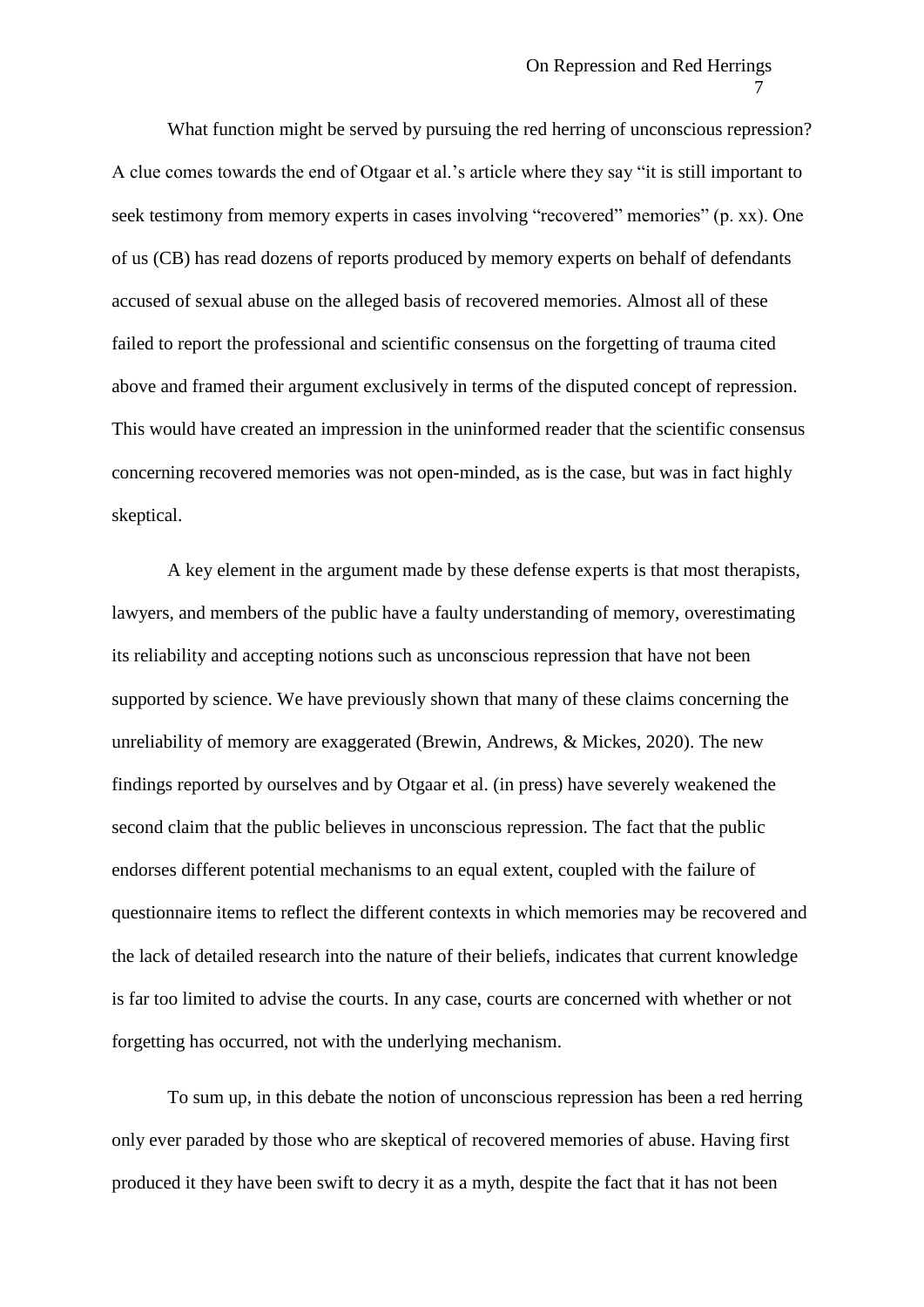disproved. Their approach has been largely devoid of developmentally- and environmentallyinformed considerations about the situation and natural response of children threatened with repeated abuse. Our research, and the subsequent studies reported by Otgaar et al. (in press), suggest that the general public does not discriminate between different possible mechanisms of forgetting, possibly because they do not fully understand them in the way they have been presented.

Rather than continuing to assert that "the belief in the scientifically controversial phenomenon of repressed memory remains widespread among the general public", we urge Otgaar et al. to reflect on the fact that recovered memories are a reasonably common therapeutic phenomenon that does not invariably involve sexual abuse, and is largely unrelated to therapists' beliefs in repression or use of inappropriate therapeutic techniques (Andrews et al., 1999; Brewin, in press; Brewin & Andrews, 1998; Dodier, Patihis, & Payoux, 2019). Given this, and the technical nature of the subject, it is not surprising that the attempt to reduce complex situations to simple questionnaire items with limited response options has not been productive and has not led to meaningful results.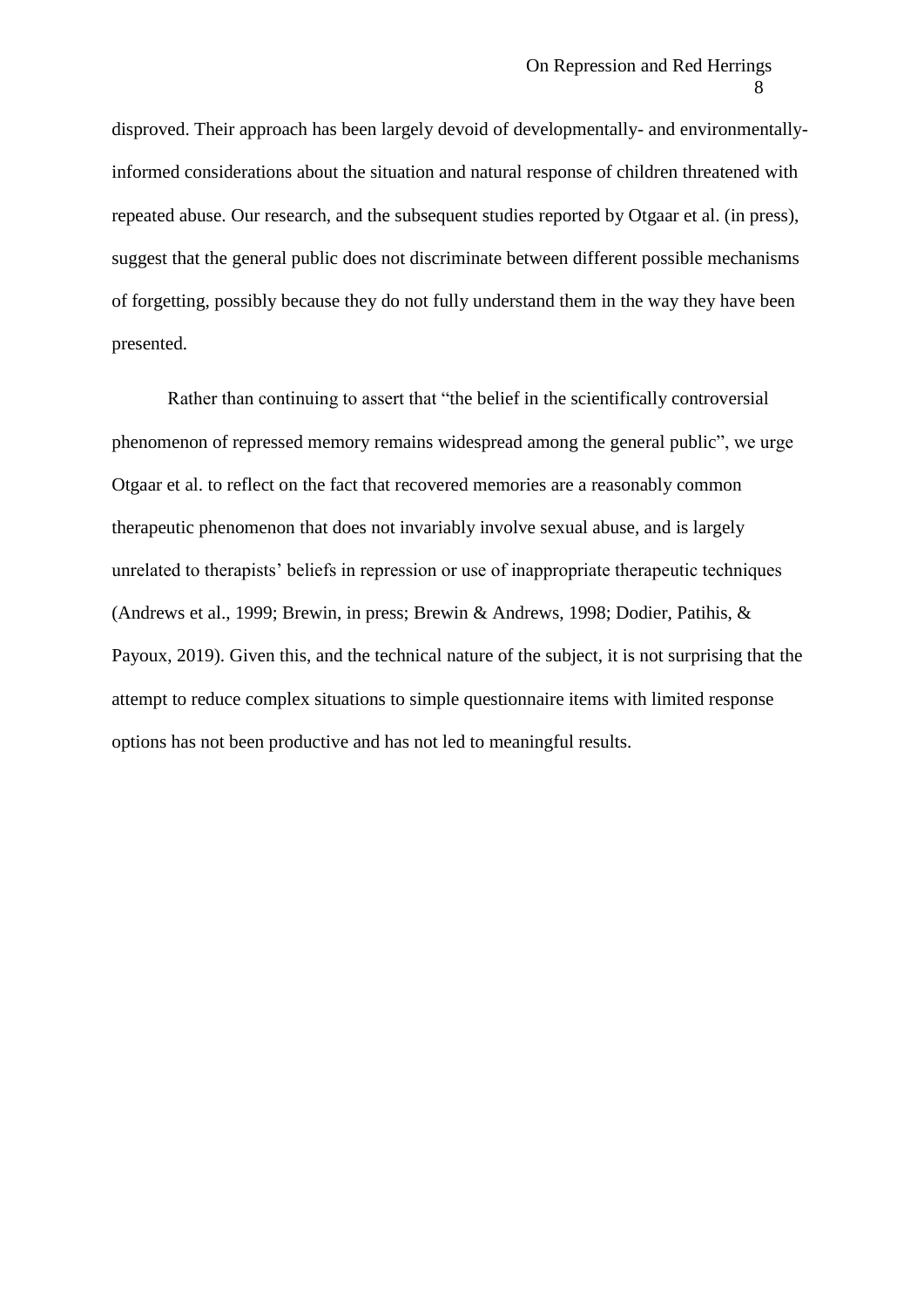## **References**

- Andrews, B., Brewin, C. R., Ochera, J., Morton, J., Bekerian, D. A., Davies, G. M., & Mollon, P. (1999). Characteristics, context and consequences of memory recovery among adults in therapy. *British Journal of Psychiatry, 175*, 141-146. doi:10.1192/bjp.175.2.141
- Barnier, A. J., Conway, M. A., Mayoh, L., Speyer, J., Avizmil, O., & Harris, C. B. (2007). Directed forgetting of recently recalled autobiographical memories. *Journal of Experimental Psychology-General, 136*, 301-322. doi:10.1037/0096-3445.136.2.301
- Barnier, A. J., Hung, L., & Conway, M. (2004). Retrieval-induced forgetting of emotional and unemotional autobiographical memories. *Cognition & Emotion, 18*, 457-477. doi:10.1080/0269993034000392
- Belli, R. F. (2012). In the aftermath of the so-called memory wars. In R. F. Belli (Ed.), *True and false recovered memories: Toward a reconciliation of the debate (pp. 1-14)*. New York: Springer.
- Benoit, R. G., Davies, D. J., & Anderson, M. C. (2016). Reducing future fears by suppressing the brain mechanisms underlying episodic simulation. *Proceedings of the National Academy of Sciences of the United States of America, 113*, E8492-E8501. doi:10.1073/pnas.1606604114
- Benton, T. R., Ross, D. F., Bradshaw, E., Thomas, W. N., & Bradshaw, G. S. (2006). Eyewitness memory is still not common sense: Comparing jurors, judges and law enforcement to eyewitness experts. *Applied Cognitive Psychology, 20*, 115-129. doi:10.1002/acp.1172
- Bjork, R. A., & Bjork, E. L. (1992). A new theory of disuse and an old theory of stimulus fluctuation. In A. Healy, S. Kosslyn, & R. Shiffrin (Eds.), *From learning processes to*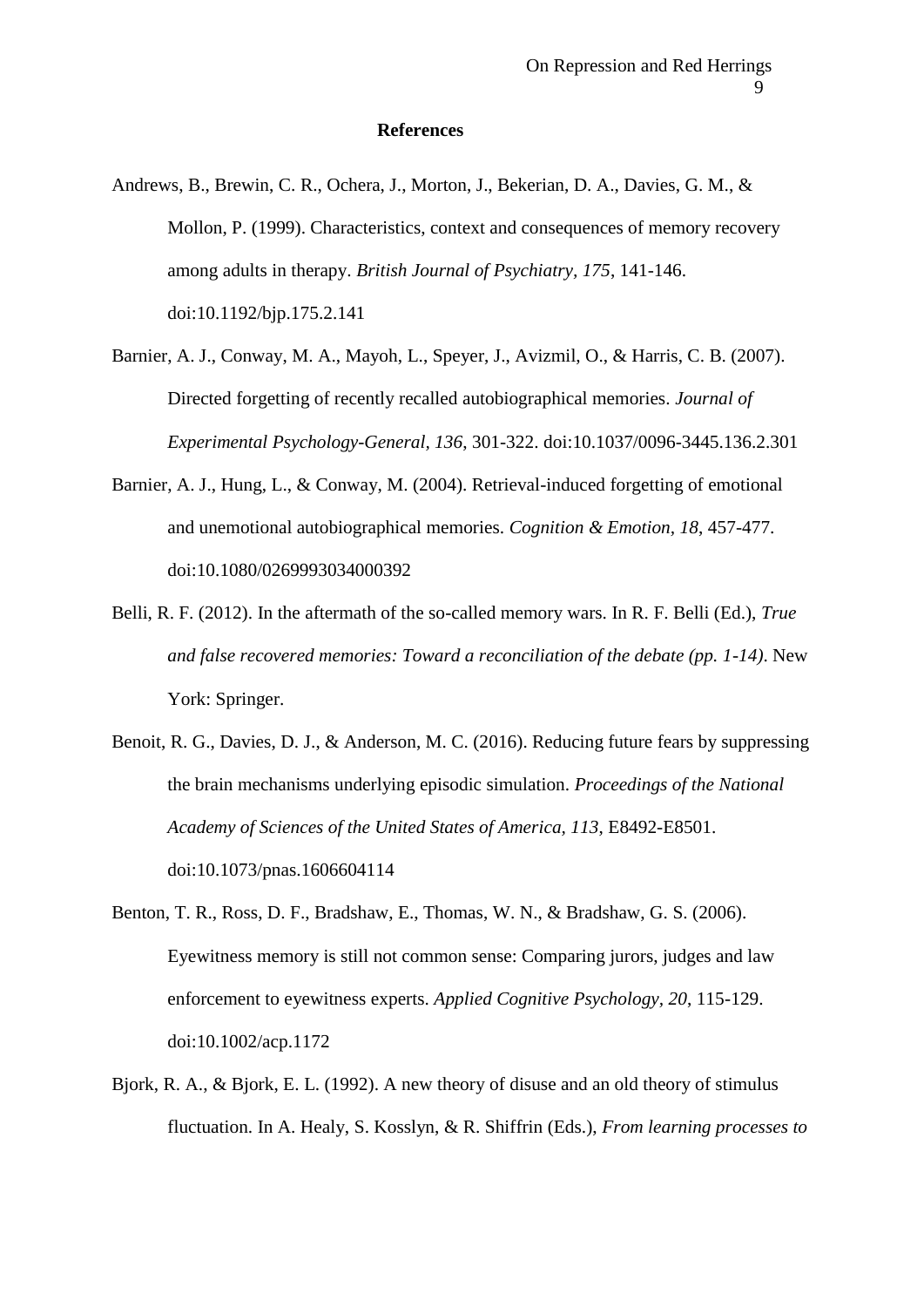*cognitive processes: Essays in honor of William K. Estes* (Vol. 2, pp. 35-67). Hillsdale, N.J.: Erlbaum.

- Brewin, C. R. (in press). Tilting at windmills: Why misguided attacks on repression are harmful. *Perspectives on Psychological Science*.
- Brewin, C. R., & Andrews, B. (1998). Recovered memories of trauma: Phenomenology and cognitive mechanisms. *Clinical Psychology Review, 18*, 949-970. doi:10.1016/s0272- 7358(98)00040-3
- Brewin, C. R., & Andrews, B. (2014). Why it is scientifically respectable to believe in repression: A response to Patihis, Ho, Tingen, Lilienfeld, and Loftus (2014). *Psychological Science, 25*, 1964-1966. doi:10.1177/0956797614541856
- Brewin, C. R., & Andrews, B. (2017). Creating memories for false autobiographical events in childhood: A systematic review. *Applied Cognitive Psychology, 31*, 2-23. doi:10.1002/acp.3220
- Brewin, C. R., Andrews, B., & Mickes, L. (2020). Regaining consensus on the reliability of memory. *Current Directions in Psychological Science, 29*, 121-125. doi:10.1177/0963721419898122
- Brewin, C. R., Li, H., Ntarantana, V., Unsworth, C., & McNeilis, J. (2019). Is the public understanding of memory prone to widespread "myths"? *Journal of Experimental Psychology: General, 148*, 2245-2257. doi:10.1037/xge0000610
- Dodier, O., Patihis, L., & Payoux, M. (2019). Reports of recovered memories of childhood abuse in therapy in France. *Memory, 27*, 1283-1298. doi:10.1080/09658211.2019.1652654
- Engen, H. G., & Anderson, M. C. (2018). Memory control: A fundamental mechanism of emotion regulation. *Trends in Cognitive Sciences, 22*, 982-995. doi:10.1016/j.tics.2018.07.015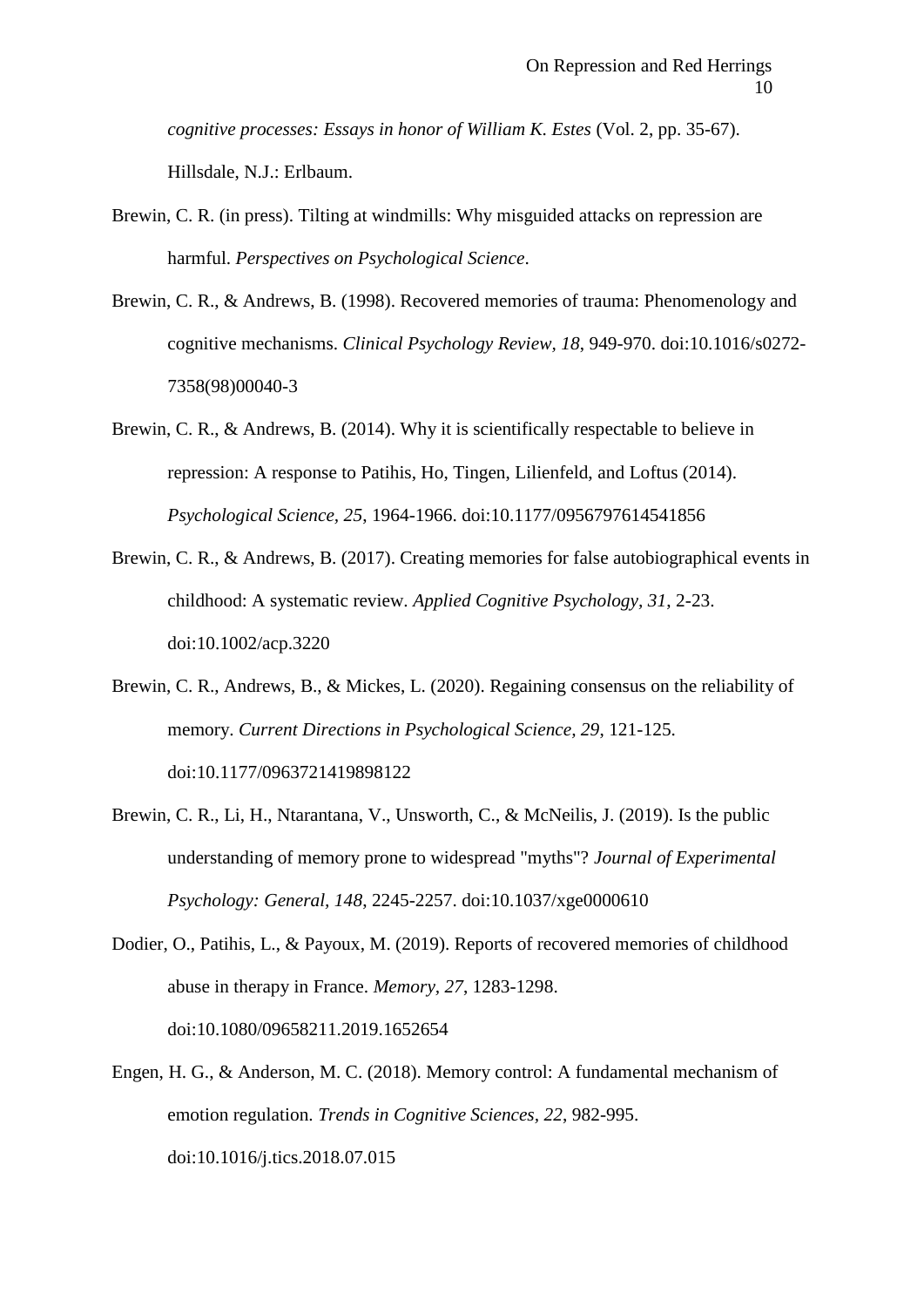- Geiselman, R. E., Bjork, R. A., & Fishman, D. L. (1983). Disrupted retrieval in directed forgetting - A link with posthypnotic amnesia. *Journal of Experimental Psychology-General, 112*, 58-72. doi:10.1037/0096-3445.112.1.58
- Geraerts, E., Lindsay, D. S., Merckelbach, H., Jelicic, M., Raymaekers, L., Arnold, M. M., & Schooler, J. W. (2009). Cognitive mechanisms underlying recovered-memory experiences of childhood sexual abuse. *Psychological Science, 20*, 92-98. doi:10.1111/j.1467-9280.2008.02247.x
- Geraerts, E., Schooler, J. W., Merckelbach, H., Jelicic, M., Hauer, B. J. A., & Ambadar, Z. (2007). The reality of recovered memories - Corroborating continuous and discontinuous memories of childhood sexual abuse. *Psychological Science, 18*, 564- 568. doi:10.1111/j.1467-9280.2007.01940.x
- Ghetti, S., Edelstein, R. S., Goodman, G. S., Cordon, I. M., Quas, J. A., Alexander, K. W., . . . Jones, D. P. H. (2006). What can subjective forgetting tell us about memory for childhood trauma? *Memory & Cognition, 34*, 1011-1025. doi:10.3758/bf03193248
- Hasher, L., & Griffin, M. (1978). Reconstructive and reproductive processes in memory. *Journal of Experimental Psychology-Human Learning and Memory, 4*, 318-330.
- Hu, X., Bergstroem, Z. M., Bodenhausen, G. V., & Rosenfeld, J. P. (2015). Suppressing unwanted autobiographical memories reduces their automatic influences: Evidence from electrophysiology and an implicit autobiographical memory test. *Psychological Science, 26*, 1098-1106. doi:10.1177/0956797615575734
- Hulbert, J. C., & Anderson, M. C. (2018). What doesn't kill you makes you stronger: Psychological trauma and its relationship to enhanced memory control. *Journal of Experimental Psychology-General, 147*, 1931-1949. doi:10.1037/xge0000461
- Joslyn, S. L., & Oakes, M. A. (2005). Directed forgetting of autobiographical events. *Memory & Cognition, 33*, 577-587. doi:10.3758/bf03195325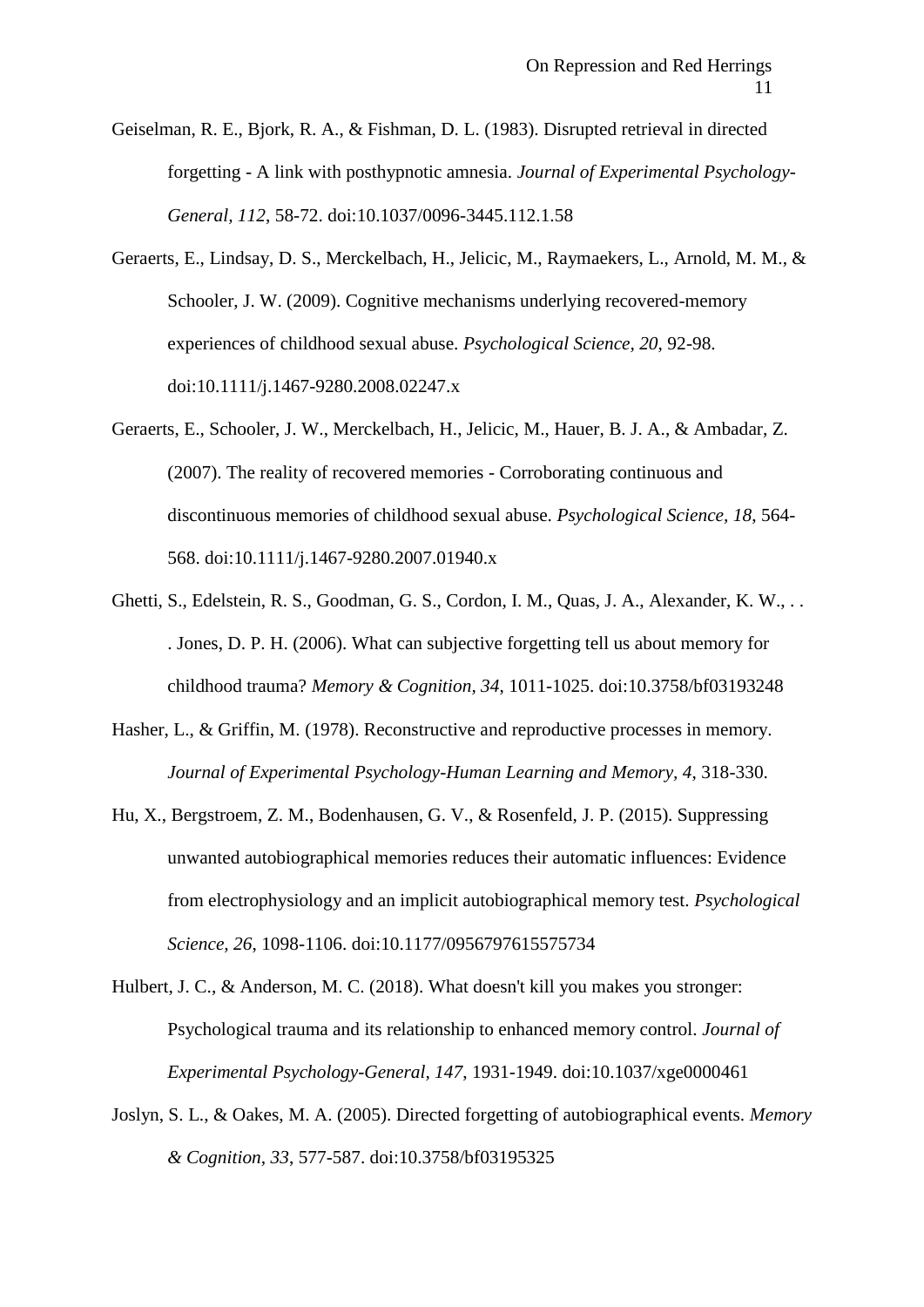Kuepper, C. S., Benoit, R. G., Dalgleish, T., & Anderson, M. C. (2014). Direct suppression as a mechanism for controlling unpleasant memories in daily life. *Journal of Experimental Psychology-General, 143*, 1443-1449. doi:10.1037/a0036518

- Lindsay, D. S., & Briere, J. (1997). The controversy regarding recovered memories of childhood sexual abuse - Pitfalls, bridges, and future directions. *Journal of Interpersonal Violence, 12*, 631-647. doi:10.1177/088626097012005002
- Lindsay, D. S., & Read, J. D. (1995). ''Memory work'' and recovered memories of childhood sexual abuse: Scientific evidence and public, professional, and personal issues. *Psychology Public Policy and Law, 1*, 846-908. doi:10.1037/1076-8971.1.4.846
- Lynn, S. J., Evans, J., Laurence, J.-R., & Lilienfeld, S. O. (2015). What do people believe about memory? Implications for the science and pseudoscience of clinical practice. *Canadian Journal of Psychiatry-Revue Canadienne De Psychiatrie, 60*, 541-547. doi:10.1177/070674371506001204
- Magnussen, S., Melinder, A., Stridbeck, U., & Raja, A. Q. (2010). Beliefs about factors affecting the reliability of eyewitness testimony: A comparison of judges, jurors and the general public. *Applied Cognitive Psychology, 24*, 122-133. doi:10.1002/acp.1550
- McNally, R. J., & Geraerts, E. (2009). A new solution to the recovered memory debate. *Perspectives on Psychological Science, 4*, 126-134. doi:10.1111/j.1745- 6924.2009.01112.x
- Noreen, S., & MacLeod, M. D. (2013). It's all in the detail: Intentional forgetting of autobiographical memories using the autobiographical think/no-think task. *Journal of Experimental Psychology-Learning Memory and Cognition, 39*, 375-393. doi:10.1037/a0028888